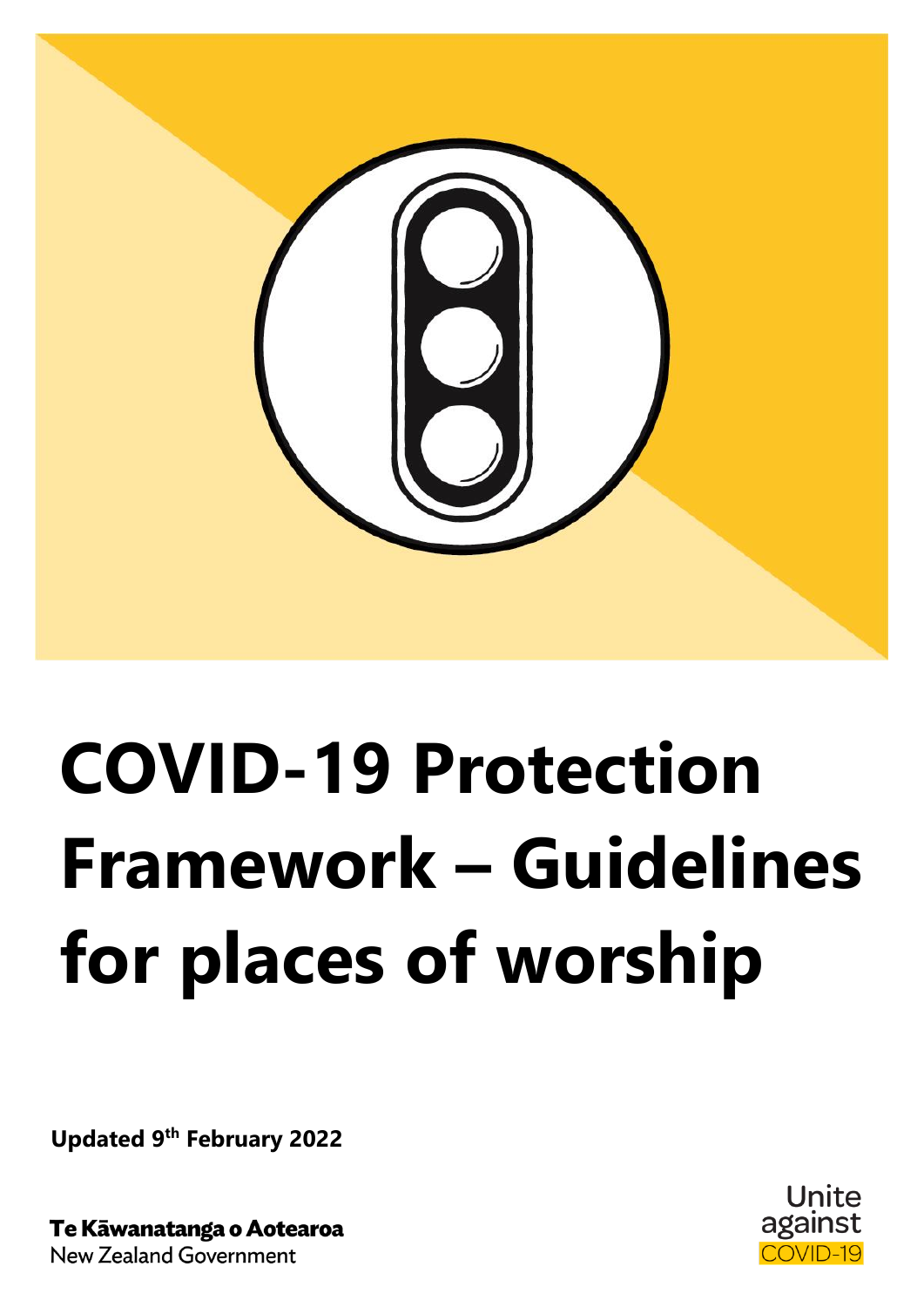The Covid-19 Protection Framework (traffic lights) outlines the settings being used in New Zealand to manage COVID-19. It has three settings Green, Orange and Red.

This guidance is provided to support places of worship to operate safely. It is correct as at 9<sup>th</sup> February 2022

It outlines the minimum measures that need to be applied to places of worship under the three settings of the COVID-19 Protection Framework. Places of worship are also encouraged to consider what additional measures they may want to put in place that suit their communities.

This guidance will be updated over the coming weeks and months as the government response to Covid-19 continues to evolve.

## **Contents**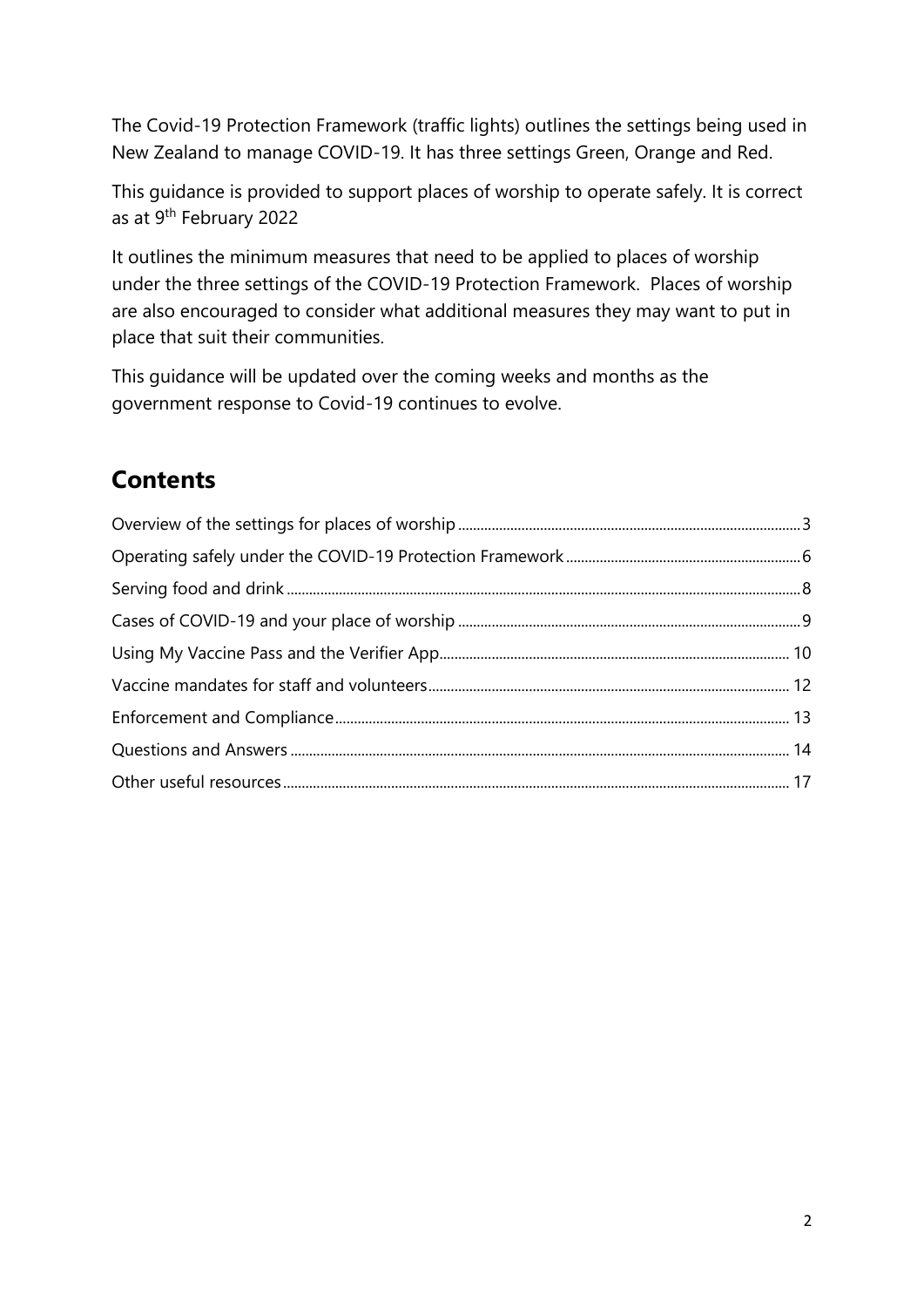## <span id="page-2-0"></span>**Overview of the settings for places of worship**

Places of worship can operate at all framework settings (Red, Orange, and Green).

If your place of worship carries out activities that fall under categories of activity other than events and gatherings, for example runs a café or a shop, you need to apply the rules for these activities. Detailed guidance on the rules for food and drink activities, retail and venue hire can be found here [COVID-19 Protection Framework](https://www.business.govt.nz/covid-19/covid-19-protection-framework)  [business.govt.nz](https://www.business.govt.nz/covid-19/covid-19-protection-framework)

Under the framework a **gathering** is defined as:

• a group of people who are intermingling.

This does not include people who remain at least 2 metres away from each other so far as is reasonably practical.

Most faith-based services are treated as gatherings. For example, services at a place of worship, or a prayer group in an individual's home.

Under the framework an **event** is defined as an activity organised by a business or service:

- that takes place at a commercial or private indoor or outdoor premises or a publicly owned premises hired for that purpose
- that has controlled access of customers or clients via ticketing, fee paying on premises, registration, or other practicable means of controllable entry
- unless that activity is an outdoor community event or a gathering.

Ticketed concerts held at places of worship are an example of an event.

### **Face mask requirements**

A face covering will need to be an actual mask and attached to the head by loops around the ears or head. This means scarves, bandannas, or t-shirts should not be used.

Face masks are required at gatherings by everyone, for the entire time. However, there are some exemptions. For example, a face mask does not need to be worn by attendees at a gathering where you have the "exclusive use" of the venue.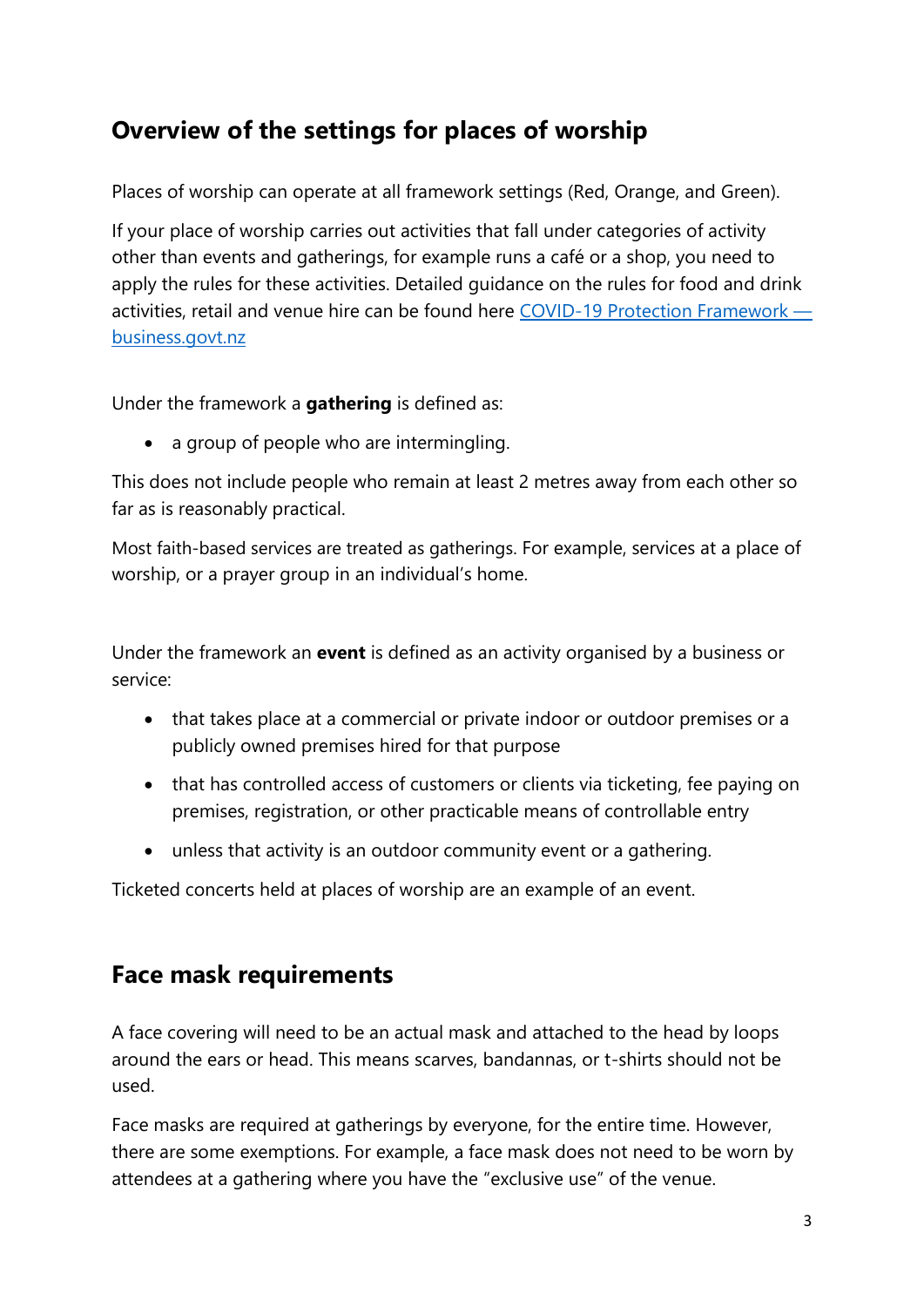The "exclusive use" exemption doesn't universally apply to certain types of gatherings. The person responsible for a gathering (including those responsible for a church service) need to consider whether or not the defined space the service is held in is being exclusively used for the purpose of the service. (see page 6 for defined space definition).

If the "exclusive use" exemption does not apply and masks are required at the gathering, face masks can be removed while eating and drinking. Face masks cannot be removed to sing.

Face mask rules are not applied to gatherings in private dwellings, for example, bible study in a private home.

Face masks are required to be worn by workers (including volunteers) at gatherings. This requirement excludes performers and formal speakers, such as a person leading a service, provided they are 2m apart from the audience or other attendees.

All workers who are legally mandated to be vaccinated must now also wear a medical grade face mask (for example a Type IIR/Level2 masks or above) while working in public facing roles. These include the widely available 'blue' medical-grade mask. This would apply to places of worship running My Vaccine Pass services.

A summary of the event and gathering rules as they apply to places of worship follows.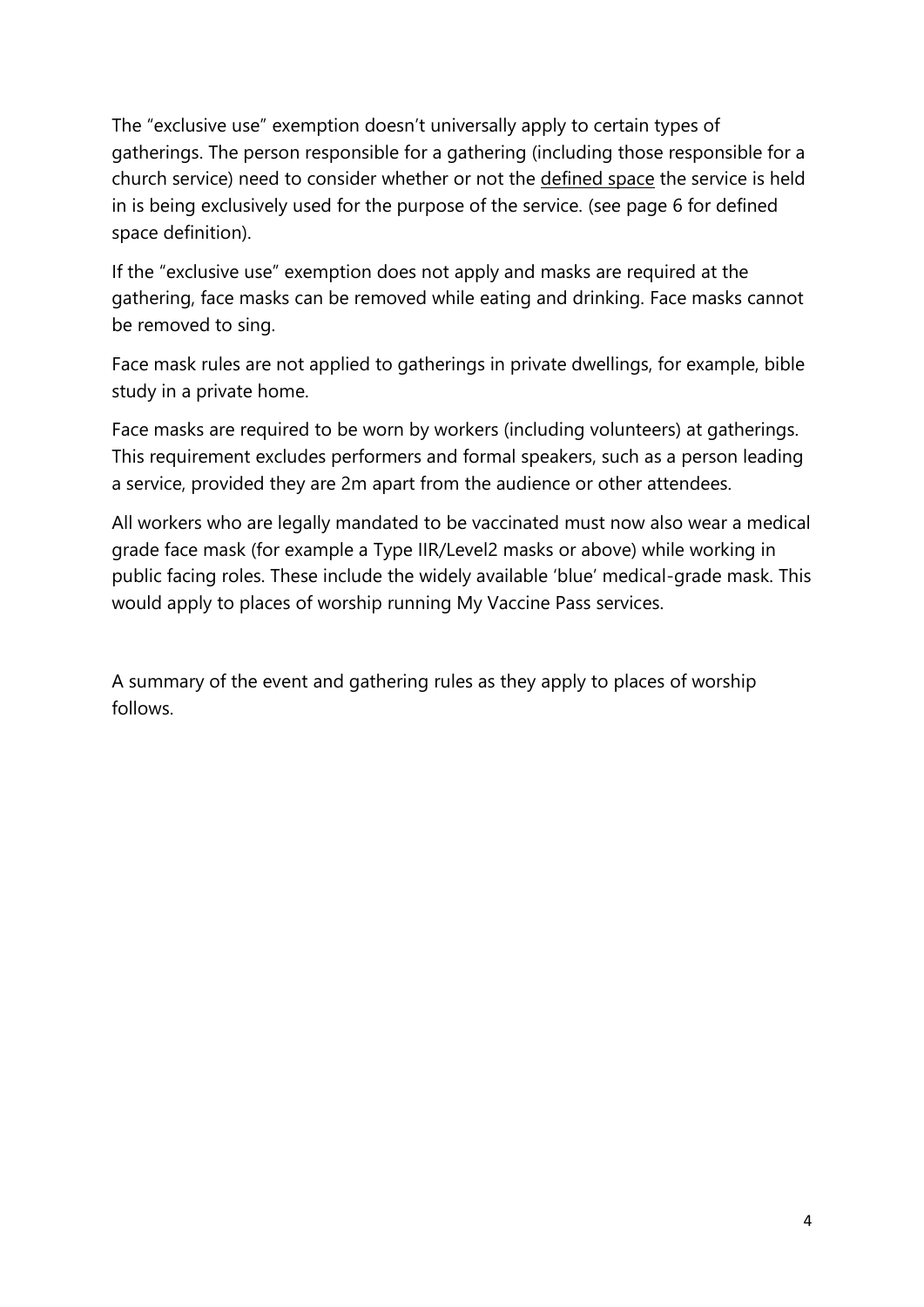|               | <b>With My Vaccine Pass</b>                                                                                                                                                                                                                                                                                                                                                                | <b>Without My Vaccine Pass</b>                                                                                                                                                             |  |
|---------------|--------------------------------------------------------------------------------------------------------------------------------------------------------------------------------------------------------------------------------------------------------------------------------------------------------------------------------------------------------------------------------------------|--------------------------------------------------------------------------------------------------------------------------------------------------------------------------------------------|--|
|               | Record keeping/scanning required<br>Face coverings are encouraged.                                                                                                                                                                                                                                                                                                                         |                                                                                                                                                                                            |  |
| <b>Green</b>  | Gatherings at a place of worship (e.g.<br>weddings, funerals) no limits.<br>Events no limits.                                                                                                                                                                                                                                                                                              | Gatherings at a place of worship (e.g.<br>weddings, funerals) up to 100 people<br>based 1m distancing.                                                                                     |  |
|               |                                                                                                                                                                                                                                                                                                                                                                                            | Events (indoor/outdoor) – up to $100$<br>people based on 1m distancing,<br>seated and separated for service of<br>food and drink.                                                          |  |
|               | Record keeping/scanning required.<br>Face coverings are required for workers and volunteers at gatherings<br>(excluding performers and formal speakers, such as a person leading a<br>service, provided they are 2m apart from others), and encouraged for others.                                                                                                                         |                                                                                                                                                                                            |  |
| <b>Orange</b> | Gatherings at a place of worship (e.g.<br>weddings, funerals) no limits.<br>Events no limits.                                                                                                                                                                                                                                                                                              | Gatherings at a place of worship (e.g.<br>weddings, funerals) up to 50 people,<br>based on the maximum number of<br>people who could occupy the space if<br>each person was 1 metre apart. |  |
|               |                                                                                                                                                                                                                                                                                                                                                                                            | Events cannot operate                                                                                                                                                                      |  |
|               | Record keeping/scanning required.<br>Face masks are required at gatherings by everyone. However, a face mask<br>does not need to be worn at a gathering where you have the exclusive use of<br>the venue.<br>(Performers and formal speakers, such as a person leading a service, provided<br>they are 2m apart from the audience and other attendees, do not need to<br>wear a face mask) |                                                                                                                                                                                            |  |
| <b>Red</b>    | Gatherings at a place of worship (e.g.<br>weddings, funerals) up to 100 people<br>based on the maximum number of<br>people who could occupy the space<br>if each person was 1 metre apart.                                                                                                                                                                                                 | Gatherings at a place of worship (e.g.<br>weddings, funerals) up to 25 people,<br>based on the maximum number of<br>people who could occupy the space if<br>each person was 1 metre apart. |  |
|               | Events – up to 100 people based on<br>1m distancing, seated and separated<br>for service of food and drink.                                                                                                                                                                                                                                                                                | Events cannot operate.                                                                                                                                                                     |  |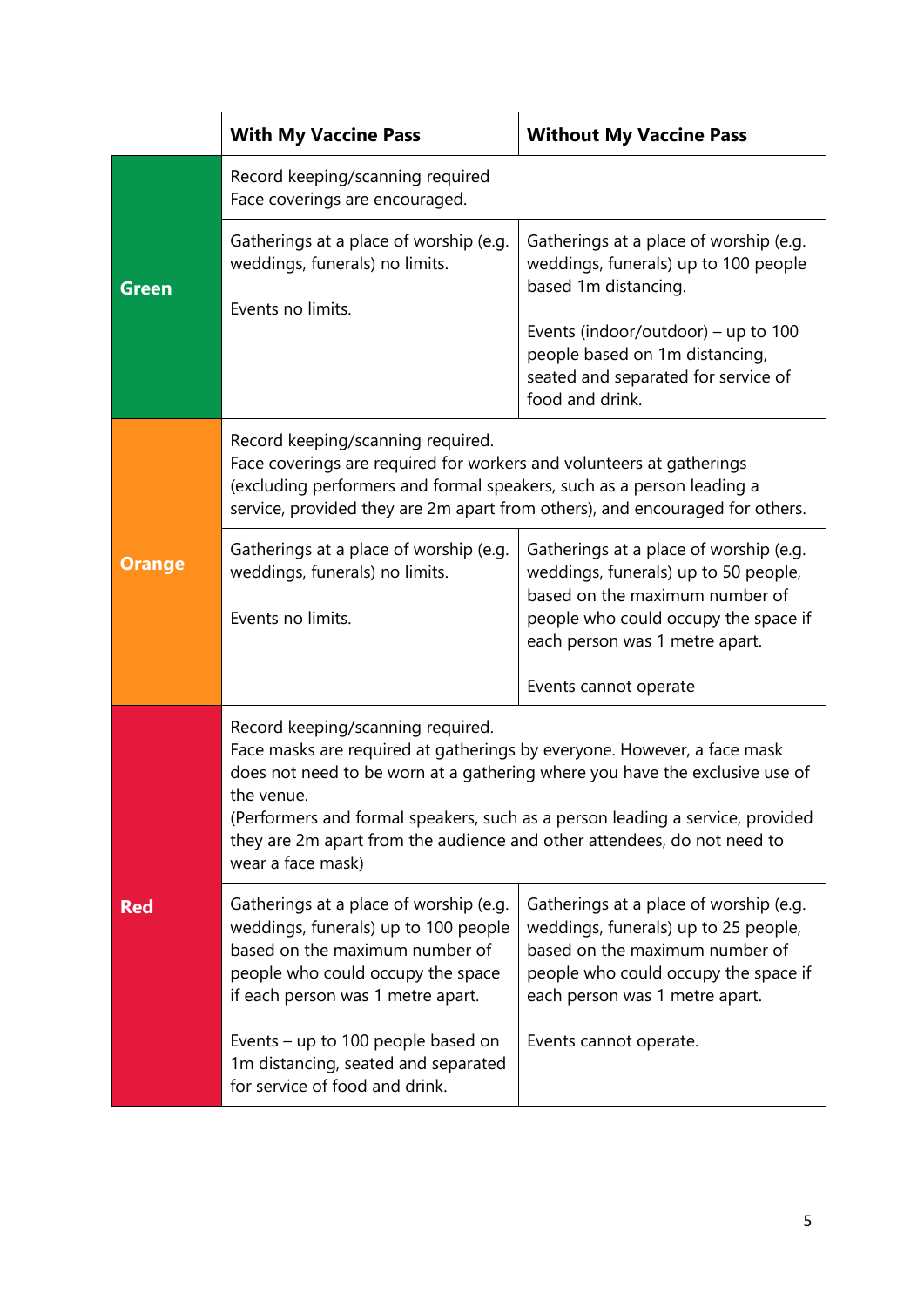# <span id="page-5-0"></span>**Operating safely under the COVID-19 Protection Framework**

#### **Operating with and without My Vaccine Pass**

A place of worship can switch between activities operating with My Vaccine Passes and operating without My Vaccine Passes as long as;

- spaces are cleaned between groups
- there is no intermingling of the two groups
- spaces being used are ventilated
- it is made clear to all involved (attendees/staff/volunteers) which activities are using My Vaccine Pass and which are not.

Advice on cleaning can be found here Ministry of Health – cleaning and disinfection [advice.](https://www.health.govt.nz/our-work/diseases-and-conditions/covid-19-novel-coronavirus/covid-19-information-specific-audiences/covid-19-general-cleaning-and-disinfection-advice)

Places of worship must display posters or signage indicating to attendees whether or not a My Vaccine Pass is required. These can be downloaded here [COVID-19](https://covid19.govt.nz/posters/#posters-for-businesses-and-organisations)  [protection Framework](https://covid19.govt.nz/posters/#posters-for-businesses-and-organisations) – posters

#### **Operating multiple activities at the same time**

If you have multiple defined spaces in a venue, you can operate multiple activities at once. This means that you could have an activity requiring My Vaccine Pass in one space, and an activity not requiring My Vaccine Pass in another space.

Workers can move between gatherings held in different single defined spaces as long as worker vaccine requirements are meet. A defined space is:

- an indoor area that has no direct airflow to another indoor area that is being used); or
- an outdoor area that is separated from other outdoor areas by 2 metres; and
- there are systems and process in place to ensure that people using one space do not intermingle with others using another (including when entering or exiting the premises

Spaces must be managed so that as much as possible groups from different spaces do not mix. For example, by making sure there are separate entrances for shared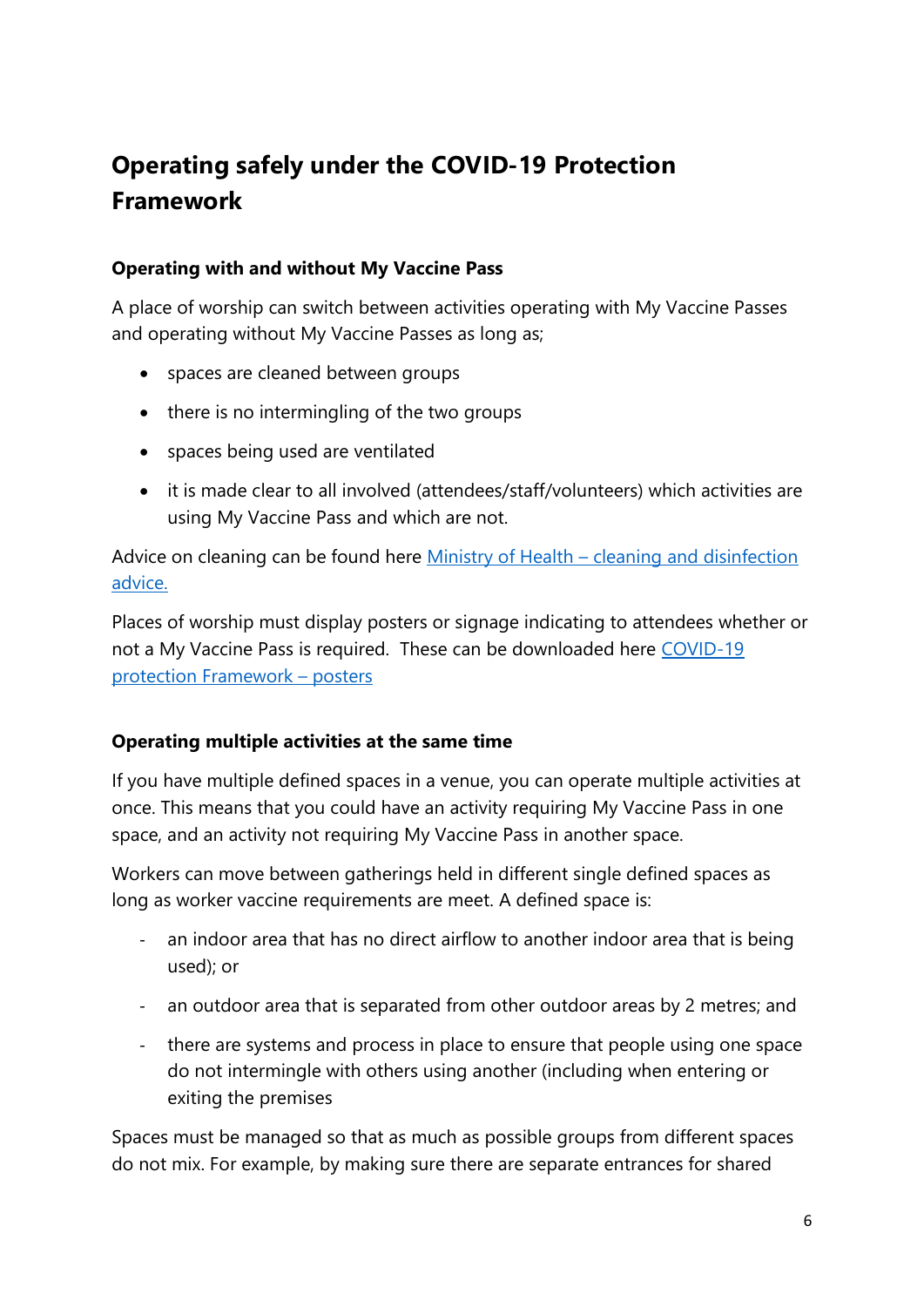areas, staggering start times, and having different bathrooms or service counters for different groups.

For example, at Orange, a place of worship can run a service operating with My Vaccine Pass without capacity limits at the same time as a separate service operating without My Vaccine Pass with up to 50 in a separate defined space. No intermingling is allowed by groups (including in entrances, exits and toilets).

#### **Record keeping**

Places of worship must have ways for attendees to record their attendance at all framework settings (Red, Orange and Green).

This can be done by asking everyone to scan in using the NZ COVID Tracer app, or by recording their contact details manually. Your manual contact tracing register must collect people's: full name, phone number or email or other effective means of communicating with them, date and time of entering the business. This register should be safe and secure to protect individuals privacy (e.g. using providing paper forms for customers and visitors to fill in with their details and place in a collection box).

#### **Capacity limits**

Capacity limits do not include workers or volunteers (paid and unpaid), but do include all other people (adults and children) within the 'defined space'.

<span id="page-6-0"></span>Capacity limits are based on 1 metre distancing. This means the maximum number of people who could occupy the space if each person was 1 metre apart. People do not need to stand 1 metre apart.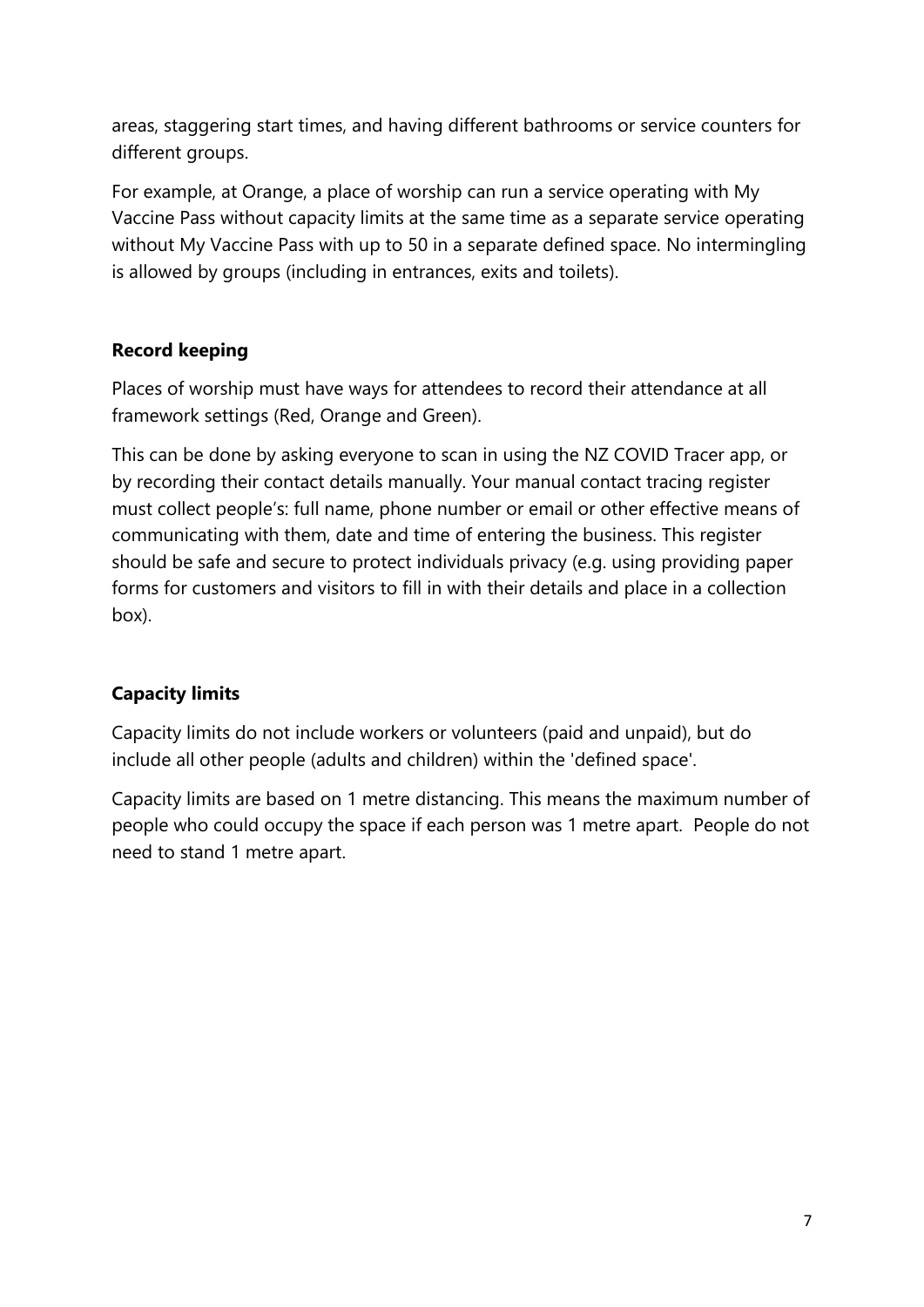## **Serving food and drink**

**Remember** If your place of worship runs a café, you need to apply the rules for these activities. Detailed guidance on the rules for food and drink activities is here [COVID-](https://www.business.govt.nz/covid-19/covid-19-protection-framework)[19 Protection Framework](https://www.business.govt.nz/covid-19/covid-19-protection-framework) — business.govt.nz

If you are operating as a **gathering**, you can serve food and drink at green, orange or red.

If you operating as an **event**:

#### **At Green**

- with My Vaccine Pass you can serve food and drink without additional requirements.
- without My Vaccine Pass, the event attendees must be seated and separated for the service of food and drink.

#### **At Orange**

- with My Vaccine Pass you can serve food and drink without additional requirements.
- without My Vaccine Pass events cannot operate

#### **At Red**

- with My Vaccine Pass, the event attendees must be seated and separated for the service of food and drink.
- without My Vaccine Pass events cannot operate

Workers and volunteers must wear a face covering when serving and handling food at orange and red.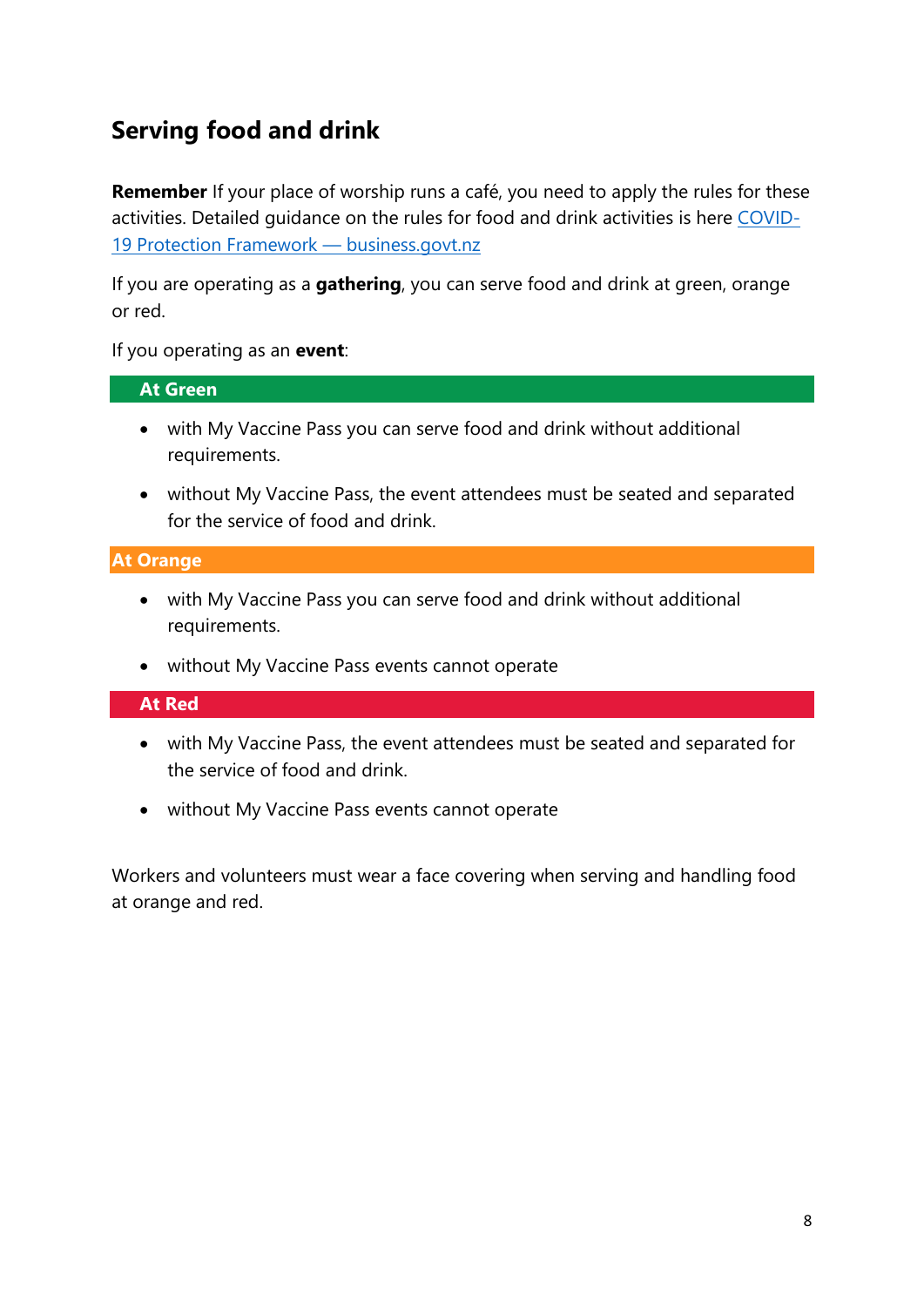# **Hygiene and Safety**

The steps below help reduce the spread of Covid-19;

- Stick to capacity limits.
- Clean and sanitise shared surfaces thoroughly before and after use.
- Ensure that spaces being used are well ventilated.
- Encourage those who are unwell to stay home and seek advice about getting a test.
- Have plenty of places for people to wash hands with soap and water.
- Singing and other types of performances can go ahead. Performers are not required to wear a mask whilst performing, provided they are 2m apart from others.

Especially at orange and red;

- o minimise the time spent in close contact, especially those working or volunteering (as they are likely to interact with large numbers of people)
- o encourage people to physically distance from one another wherever possible
- o encourage contactless donations instead of a cash collection box
- o consider offering online services.

# <span id="page-8-0"></span>**Cases of COVID-19 and your place of worship**

The place of worship will need to work with the health authorities, provide contact tracing information and undertake cleaning.

Generally, good processes to follow include:

- if you have people responsible for Health and Safety within your place of worship; they are usually the best people to have contact with the Public Health Unit (PHU)
- identify spaces that the person with COVID-19 may have spent significant time in and ensure cleaning is undertaken before the space is used again (see [General cleaning](https://www.health.govt.nz/our-work/diseases-and-conditions/covid-19-novel-coronavirus/covid-19-information-specific-audiences/covid-19-general-cleaning-and-disinfection-advice/cleaning-following-confirmed-or-probable-case-covid-19) for more information)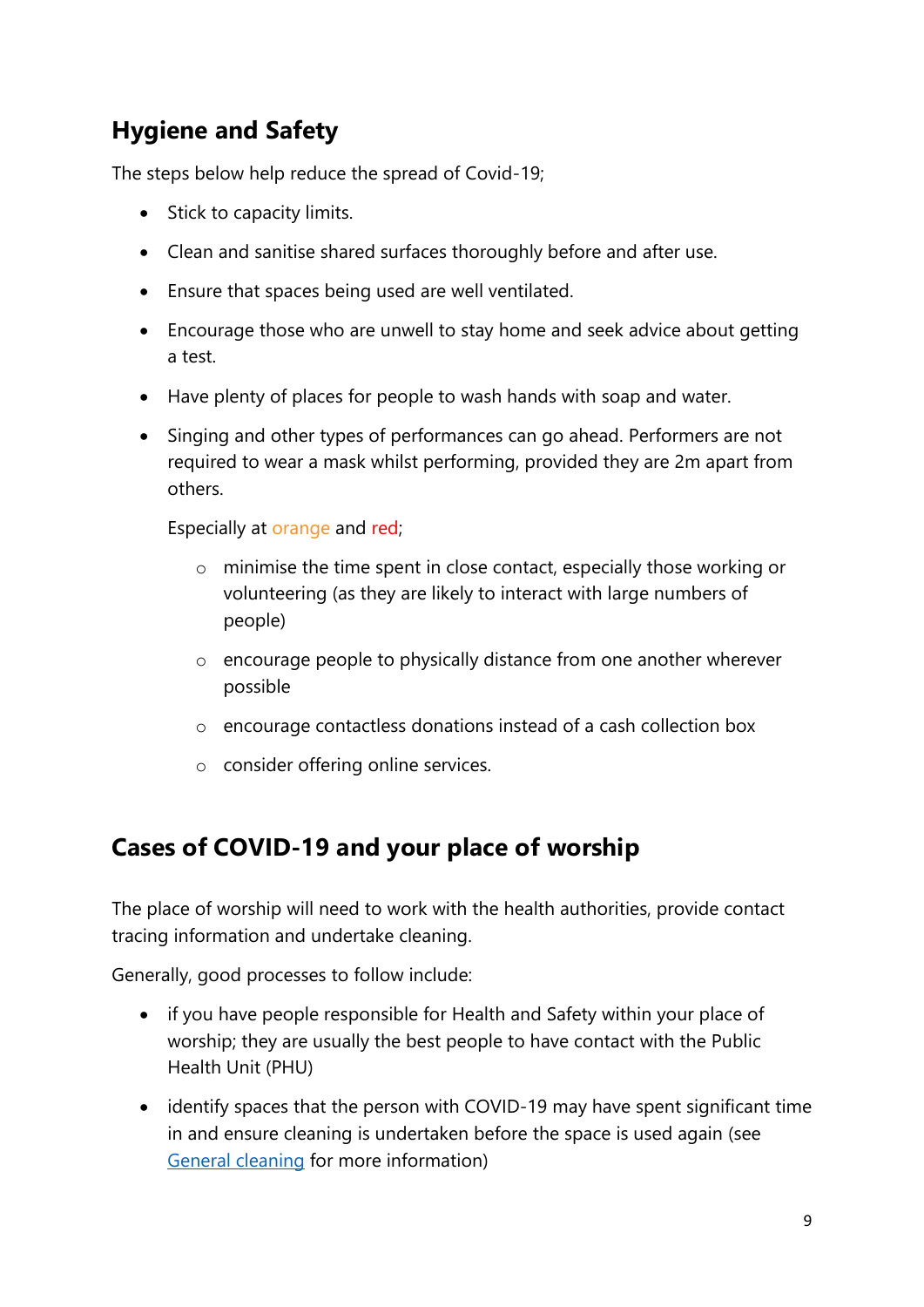- specific or additional advice will be given by public health officials of any cleaning requirements based on the extent of exposure
- assist as required with the PHU's [contact tracing process](https://www.health.govt.nz/our-work/diseases-and-conditions/covid-19-novel-coronavirus/covid-19-information-specific-audiences/guidelines-businesses-and-services/guidance-workplaces-have-case-covid-19#contacttracing) and support any workers or volunteers identified as a contact of a confirmed case who needs to [self-isolate](https://www.health.govt.nz/our-work/diseases-and-conditions/covid-19-novel-coronavirus/covid-19-health-advice-public/covid-19-self-isolation-managed-isolation-quarantine) or [stay at home](https://www.health.govt.nz/our-work/diseases-and-conditions/covid-19-novel-coronavirus/covid-19-health-advice-public/covid-19-staying-home)
- follow PHU advice on communication with your [workers and volunteers](https://www.health.govt.nz/our-work/diseases-and-conditions/covid-19-novel-coronavirus/covid-19-information-specific-audiences/guidelines-businesses-and-services/guidance-workplaces-have-case-covid-19#employees) and [community/attendees/customers](https://www.health.govt.nz/our-work/diseases-and-conditions/covid-19-novel-coronavirus/covid-19-information-specific-audiences/guidelines-businesses-and-services/guidance-workplaces-have-case-covid-19#customers)
- follow PHU advice on any additional requirements that are specific to your place of worship.

Any decision to close should be made on the advice of a public health official based on information on the extent of the exposure.

#### **Useful links:**

- General advice for contacts of cases Ministry of Health [actions contacts need](https://www.health.govt.nz/our-work/diseases-and-conditions/covid-19-novel-coronavirus/covid-19-health-advice-public/contact-tracing-covid-19/covid-19-contact-tracing-locations-interest)  [to take.](https://www.health.govt.nz/our-work/diseases-and-conditions/covid-19-novel-coronavirus/covid-19-health-advice-public/contact-tracing-covid-19/covid-19-contact-tracing-locations-interest)
- Information on the processes to follow if an employee, volunteer, attendee becomes a confirmed or probable COVID-19 - [Ministry of Health Guidance](https://www.health.govt.nz/our-work/diseases-and-conditions/covid-19-novel-coronavirus/covid-19-information-specific-audiences/guidelines-businesses-and-services/guidance-workplaces-have-case-covid-19)  [for workplaces](https://www.health.govt.nz/our-work/diseases-and-conditions/covid-19-novel-coronavirus/covid-19-information-specific-audiences/guidelines-businesses-and-services/guidance-workplaces-have-case-covid-19)
- COVID-19 cleaning Frequently asked Questions [Ministry of Health Covid-19](https://www.health.govt.nz/our-work/diseases-and-conditions/covid-19-novel-coronavirus/covid-19-information-specific-audiences/covid-19-general-cleaning-and-disinfection-advice/covid-19-cleaning-frequently-asked-questions) [general-cleaning-and-disinfection-advice](https://www.health.govt.nz/our-work/diseases-and-conditions/covid-19-novel-coronavirus/covid-19-information-specific-audiences/covid-19-general-cleaning-and-disinfection-advice/covid-19-cleaning-frequently-asked-questions)

## <span id="page-9-0"></span>**Using My Vaccine Pass and the Verifier App**

My Vaccine Pass is an official record of your COVID-19 vaccination, or exemption, status for use within Aotearoa New Zealand. A purple vaccination card or vaccination confirmation letter cannot be used as proof of vaccination status. A negative test result is not a substitute for My Vaccine Pass.

The Ministry of Health has a free verifier app that can be used to scan the official QR code that is embedded into a customer's My Vaccine Pass. It is called NZ Pass Verifier and is available on the App Store and Google Play. The Verifier app can be downloaded onto a smart phone or tablet.

The verifier app will not store personal data or show any information other than the person's name and date of birth.

Places of worship operating with My Vaccine Passes are required to check attendees' My Vaccine Pass at or shortly after entry. This can be done by;

• sighting the person's Vaccine Pass, or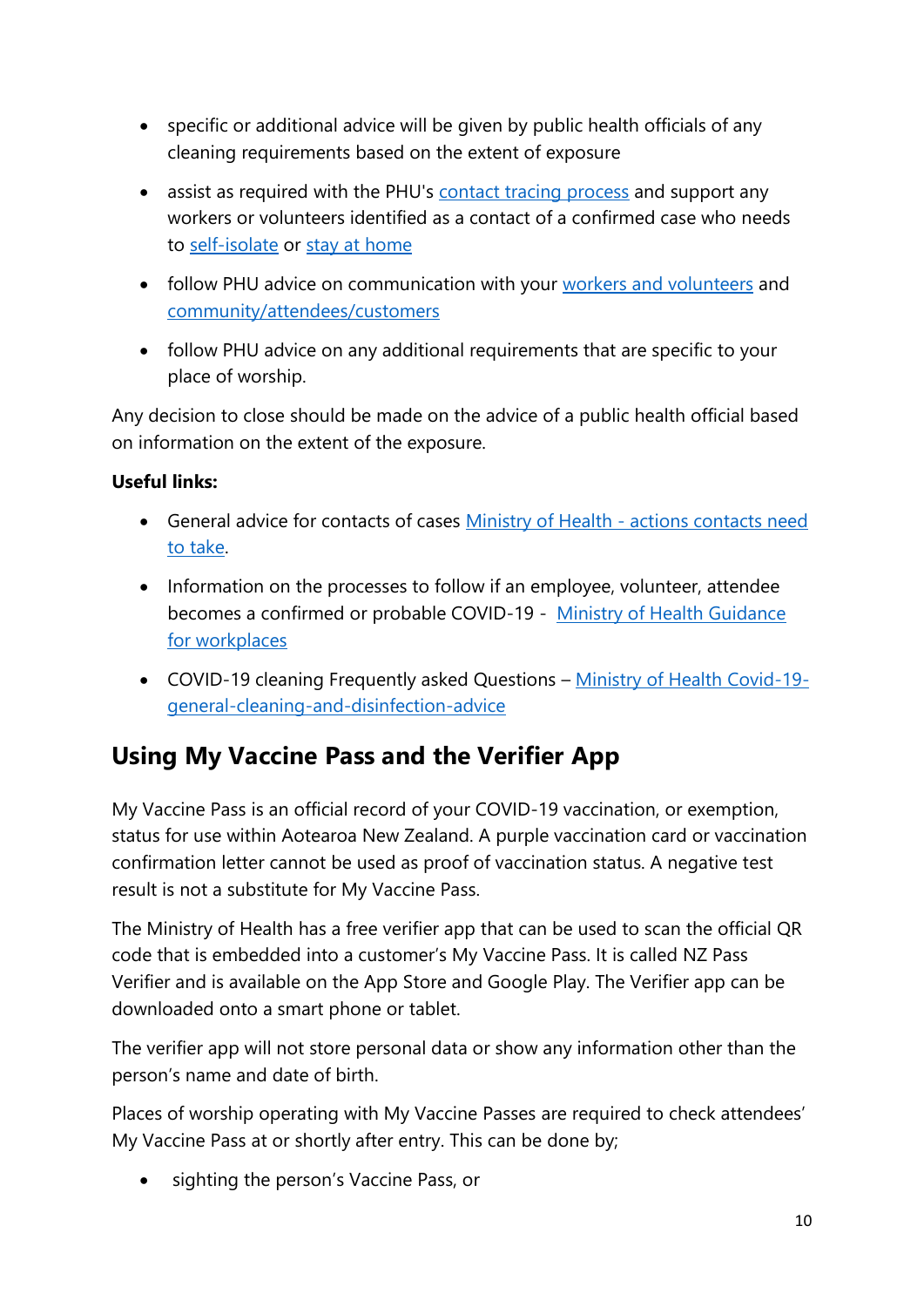• scanning the NZ Vaccine Pass QR code with a verifier app.

A reasonable number of My Vaccine Passes must also be verified. The only way to confirm the authenticity of a My Vaccine Pass is a verifier app. This will give greater assurance that only vaccinated people (or those who are exempt) are gathering.

It is recommended that workers/volunteers checking the passes have wording to use if people do not wish to comply.

Places of worship are encouraged to talk with workers and volunteers about how they will handle these situations. This includes making it clear to workers/volunteers when not to continue to request the pass, how to turn someone away and when to seek help from other workers/volunteers or call the Police.

Attendees are responsible for presenting their own My Vaccine Pass. Places of worship are not required to check ID, but they may request it.

People under the age of 12 years and 3 months can be admitted without a My Vaccine Pass (regardless of their vaccination status), even if the place of worship is operating under My Vaccine Pass rules.

Places of worship are expected to exercise judgement in identifying those under 12 years and 3 months, who are not required to have a Vaccine Pass. This might include asking the child their age, year at school, or student ID if they have it, for example.

#### **Useful links:**

- Information on downloading, using and technical support for the NZ Pass Verifier – [Ministry of Health NZ Pass Verifier](file:///C:/Users/McCannP/AppData/Local/Microsoft/Windows/INetCache/Content.Outlook/9VKWFWVH/r%20https:/www.health.govt.nz/our-work/diseases-and-conditions/covid-19-novel-coronavirus/covid-19-vaccines/my-covid-record-proof-vaccination-status/nz-pass-verifier) you can also call 0800 800 606 for technical assistance.
- Information on how the QR code scanner within the Verifier app can be built into existing smartphone apps or ticketing operations - [Ministry of Health](https://nzcp.covid19.health.nz/)  [Technical information](https://nzcp.covid19.health.nz/)
- <span id="page-10-0"></span>• Additional resources [Ministry of Health Github](http://www.github.com/minhealthnz)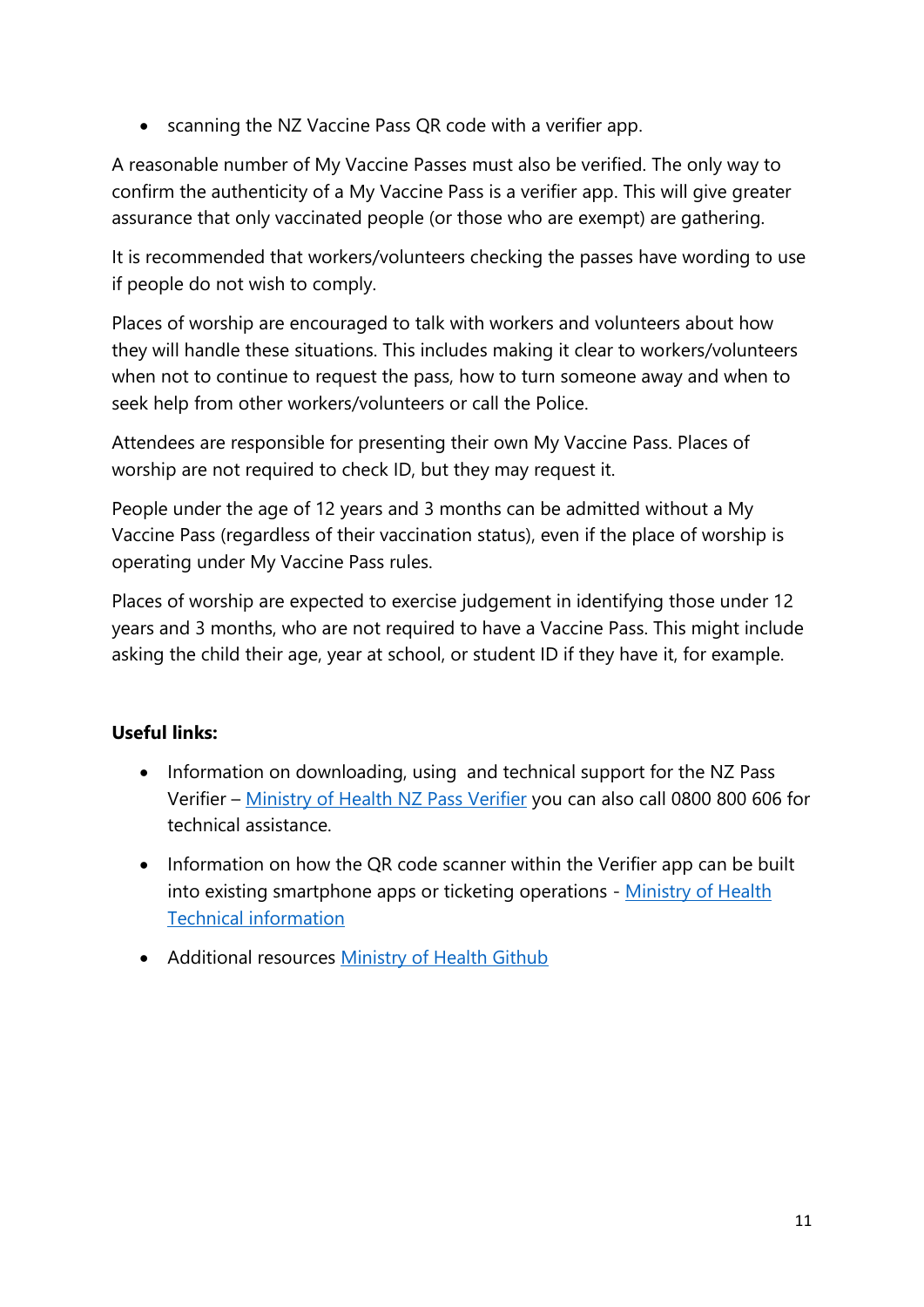# **Vaccine mandates for staff and volunteers**

Vaccination has been mandated for workers at businesses and venues that must use My Vaccine Passes to operate under the COVID-19 Protection Framework.

This mandate applies to events, hospitality, close contact businesses, and gyms, regardless of whether they choose to operate with My Vaccine Pass, operate at lower capacity limits, or close.

Workers at gatherings are only required to be vaccinated when attendees are required to hold a My Vaccine Pass. This means that workers at gatherings that choose to operate within capacity constraints set out in the COVID-19 Protection Framework, without vaccine passes, do not have to be vaccinated.

All workers who are legally mandated to be vaccinated must now also wear a medical grade mask (for example a Type IIR/Level2 masks or above) while working in public facing roles. These include the widely available 'blue' medical-grade mask.

Places of worship must:

- Keep records of their workers' vaccination status.
- If the worker is vaccinated, the record needs to include the name of the vaccine(s) received and the date on which doses were received. This information can be collected through a worker's My COVID Record. This is because My COVID Record includes dates of vaccination and the specific type of vaccine received. A My Vaccine Pass will not be sufficient because it does not include information about type of vaccine received and dates of doses. MBIE will be working with the Privacy Commissioner on guidance for record keeping.

For workers who choose not to be vaccinated, a minimum four-week paid notice period will be provided if their employment agreements are terminated because they are not vaccinated. This change came into effect at the end of November 2021.

Employees will also be entitled to paid time off to be vaccinated during work hours. This change will also apply from the end of November.

Workers need to:

• provide information about their vaccination status to their employer. If they don't, their employer can treat them as not being vaccinated.

Other than these two changes, normal employment law will also apply in these situations. This means employers and employees need to work through any employment issues in good faith. Employers and employees can access support from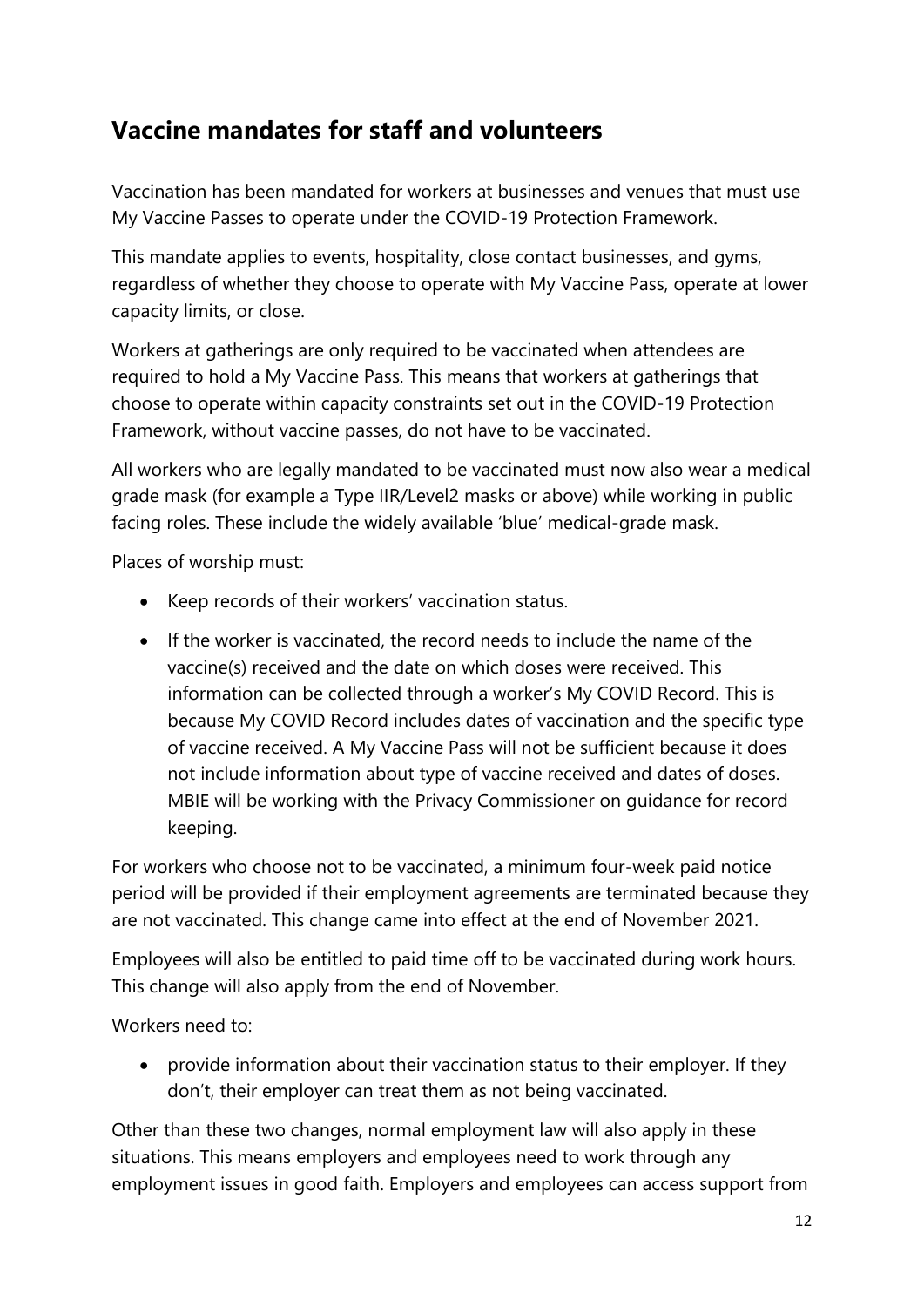MBIE's employment mediation service to assist with disputes over any employment consequences from Government mandates or vaccination requirements imposed by employers including places of worship. This can be a formal mediation, or using their early resolution service. If a dispute is not resolved at mediation, the Employment Relations Authority or Employment Court can determine it.

#### **Education vaccine mandate**

The education mandate only applies to workers over the age of 12 years who carry out work at or for an 'affected education service' (including as a volunteer worker or an unpaid worker) and who either:

- may have contact with children or students while carrying out the work
- will be present at the affected education service at a time when children or students are also present.

An affected education service is:

- a licensed early childhood service
- a registered school
- a hostel (which are boarding establishments used mainly or solely for the accommodation of students enrolled at a registered school)

#### **Useful links:**

- Latest information on the vaccination assessment tool and My Vaccine Pass mandates [Business.govt.nz -Vaccination assessment tool and My Vaccine Pass](https://www.business.govt.nz/news/vaccine-updates-vaccine-assessment-tool-and-my-vaccine-pass-mandates/)  [mandates](https://www.business.govt.nz/news/vaccine-updates-vaccine-assessment-tool-and-my-vaccine-pass-mandates/)
- Guidance for employees and employers on COVID-19 vaccination requirements in the workplace - Employment NZ – [Covid-19 and employment](file:///C:/Users/McCannP/AppData/Local/Microsoft/Windows/INetCache/Content.Outlook/9VKWFWVH/Employment%20NZ%20–%20Covid-19%20and%20employment)
- Information to support workplace conversations about vaccinations Unite [against COVID-19 toolkit for businesses](https://covid19.govt.nz/assets/vaccine_toolkit_for_businesses_2021.pdf)
- Information on the Education vaccination mandate COVID-19: Mandatory [vaccinations | Ministry of Health NZ](https://www.health.govt.nz/our-work/diseases-and-conditions/covid-19-novel-coronavirus/covid-19-response-planning/covid-19-mandatory-vaccinations#edu)

# <span id="page-12-0"></span>**Enforcement and Compliance**

There will be a graduated enforcement model in place to support compliance. This means taking an education first approach to help everyone, including places of worship, work out how best to implement new requirements.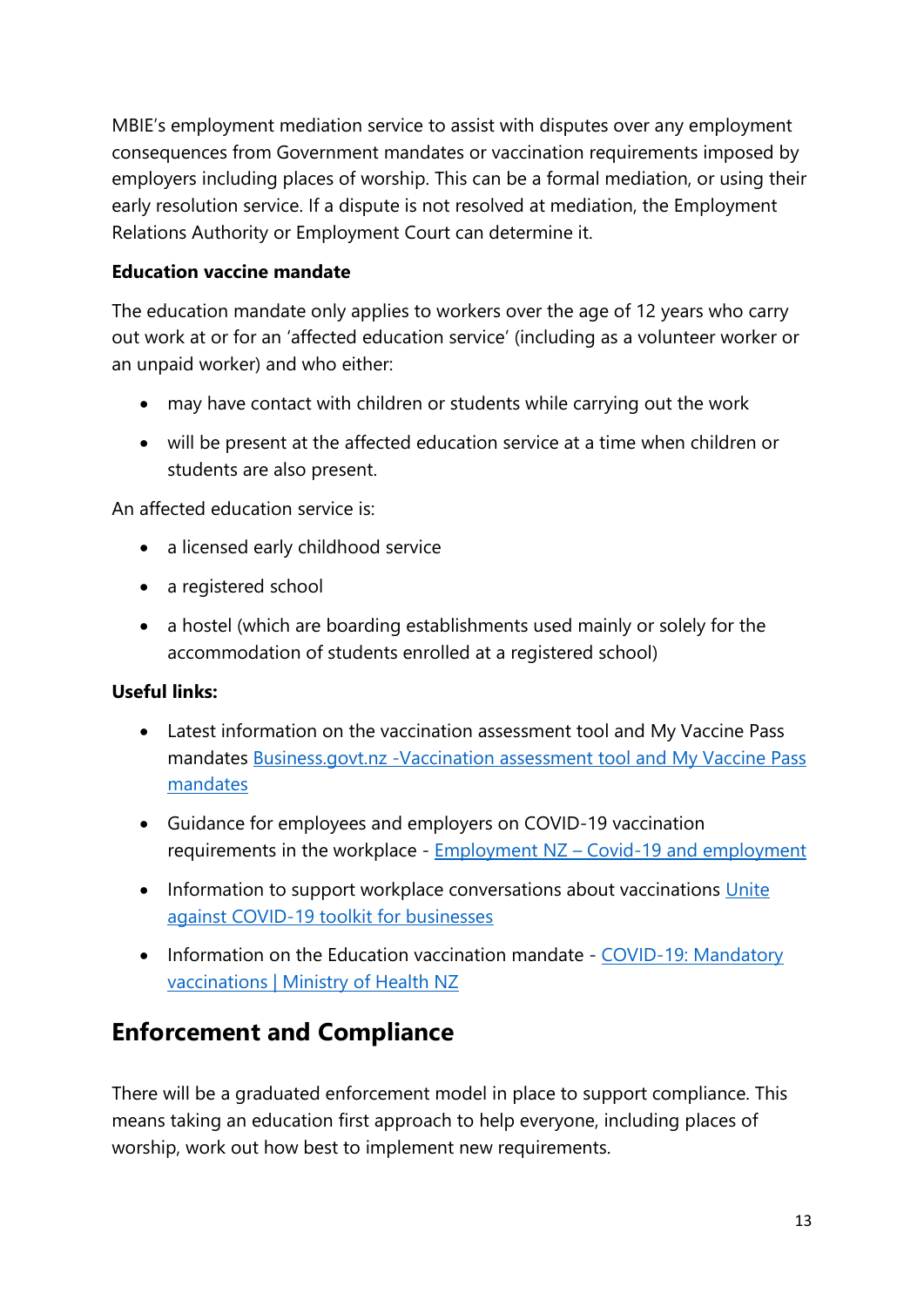## <span id="page-13-0"></span>**Questions and Answers**

#### **What is the difference between a 'gathering' and an 'event'?**

An event is defined as an activity where entry is controlled, e.g. through ticketing, fees, registration or other ways to control access. Events are held at commercial or private venues, or publicly owned premises hired for the purpose of the activity, and can be held indoors or outdoors. It also includes an activity held at an outdoor area where a group of customers and clients is accompanied or supervised by a worker providing services to that group (for example, a guided tour).

The normal operations of cinemas, theatres, stadiums, concert venues, conference venues, casinos, and private galleries are considered events.

The definition of what is an event excludes an activity that is held at a private dwelling (like your home).

If you meet the definition for an event, you should apply events rules to your activity. If you don't, and your activity involves an intermingling of people, then you should follow gatherings rules (including at your home). You should also follow gatherings rules for things like funeral or tangihanga, faith-based services, weddings, and non-professional sport and recreation activities.

#### **Can we provide services with and without My Vaccine Passes?**

A place of worship can switch between activities operating with My Vaccine Passes and operating without My Vaccine Passes as long as: spaces are cleaned between groups, there is no intermingling of the two groups, spaces being used are ventilated, and it is made clear to all involved (attendees/staff/volunteers) which activities are using My Vaccine Pass and which are not.

#### **Can multiple activities take place at the same time?**

If you have multiple defined spaces in a venue, you can operate multiple activities at once. A defined space is: an indoor area that has no direct airflow to another indoor area that is being used, or an outdoor area that is separated from other outdoor areas by 2 metres. Separate spaces must be managed so that as far as reasonably practicable groups do not mix entering, leaving, or using the premises, for example, in entrances, exits and toilets.

This includes operating activities in different defined spaces with and without My Vaccine Pass at the same time.

#### **What are the requirements if we are serving food and drink?**

If your place of worship runs a café, you need to apply the rules for such activities. If you are operating as a gathering, you can serve food and drink without any additional requirements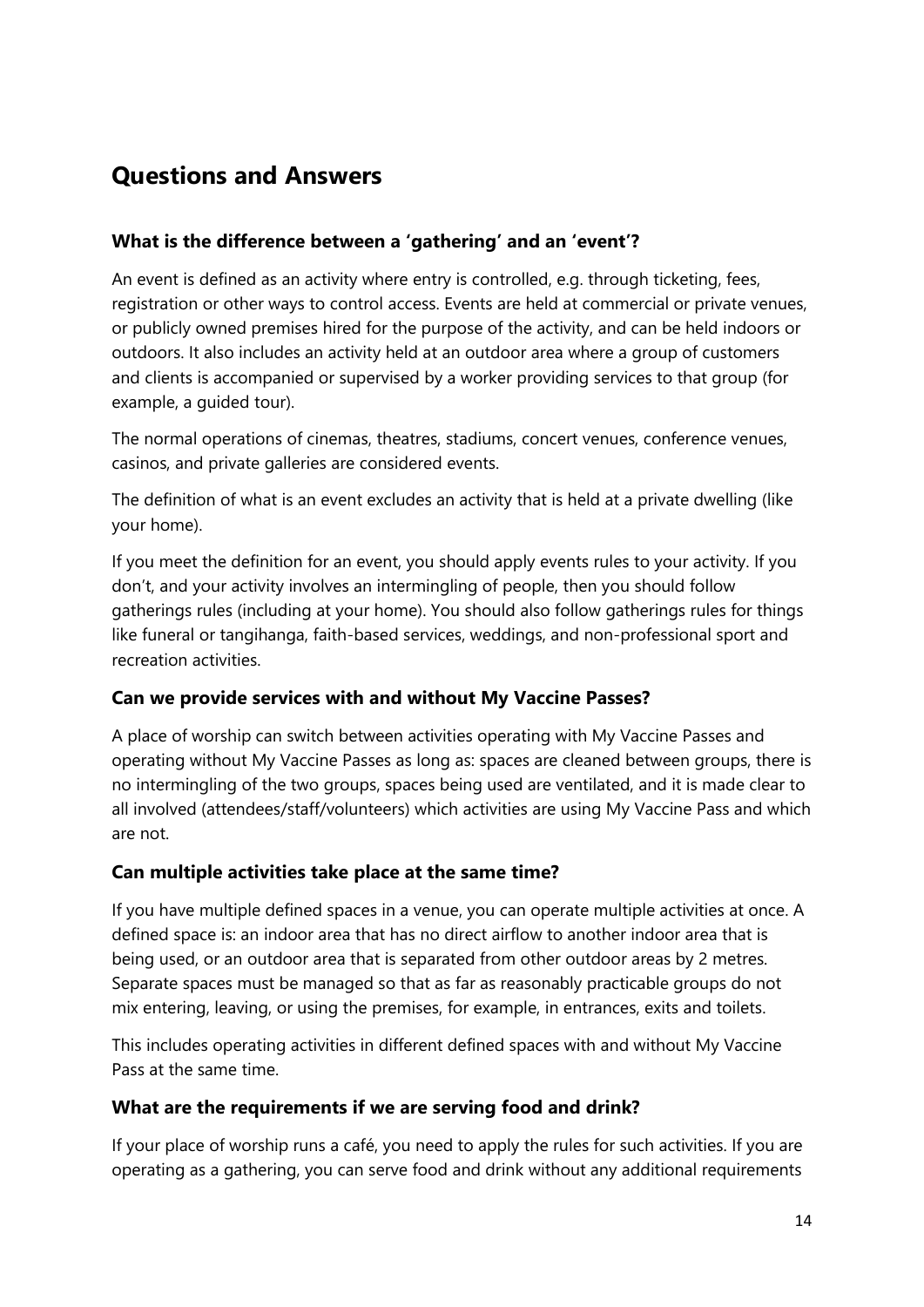at green, orange or red. If you are operating as an event, there are different requirements relating to food and drink at green, orange and red. Workers (including volunteers) must wear a face covering when serving and handling food at orange and red.

#### **Do staff and volunteers have to be vaccinated?**

Workers at gatherings are only required to be vaccinated when attendees are required to hold a My Vaccine Pass. This means that workers at gatherings that choose to operate within capacity constraints set out in the COVID-19 Protection Framework, without vaccine passes, do not have to be vaccinated. In other words, the vaccine requirements for workers must match the vaccine requirements for those attending the gathering.

If you are holding an event, regardless of whether the event is requiring vaccine passes or not, workers (including volunteers) must be vaccinated. This requirement applies at all colour settings.

The education vaccination mandate only applies to workers (paid or unpaid) at a licensed early childhood service, a registered school, or a hostel.

#### **Do we have to check the vaccination status of people attending our services?**

Places of worship operating with My Vaccine Passes are required to check an attendee's My Vaccine Pass at or shortly after entry. This can be done by sighting the person's Vaccine Pass, or scanning the NZ Vaccine Pass QR code with a verifier app. It is recommended that workers/volunteers checking the passes have wording to use if people do not wish to comply.

People under the age of 12 years and 3 months can be admitted without a My Vaccine Pass, even if the place of worship is operating under My Vaccine Pass rules.

If a place of worship has checked an attendee's My Vaccine Pass and has systems and processes to ensure that vaccine passes are valid (and have not expired), it can allow the person to join gatherings without checking their Pass every time. For example, this could be by carrying out spot checks with a verifier app, recording in their systems whose passes have been checked and when they expire, and / or regularly re-checking attendees' passes.

#### **Who would be considered a 'worker' at a faith-based gathering?**

Workers includes people who are paid, and volunteers.

#### **If a place of worship is operating multiple defined spaces at the same time, can workers move between the defined spaces?**

Yes, workers can move between gatherings held in different single defined spaces. Workers vaccine requirements would need to be met either way.

#### **What are the new face masks rules for gatherings under the red setting?**

Most gatherings won't require guests to wear a face mask, this includes weddings, funerals, faith-based gatherings, gatherings at marae and post-sport match functions, as long as the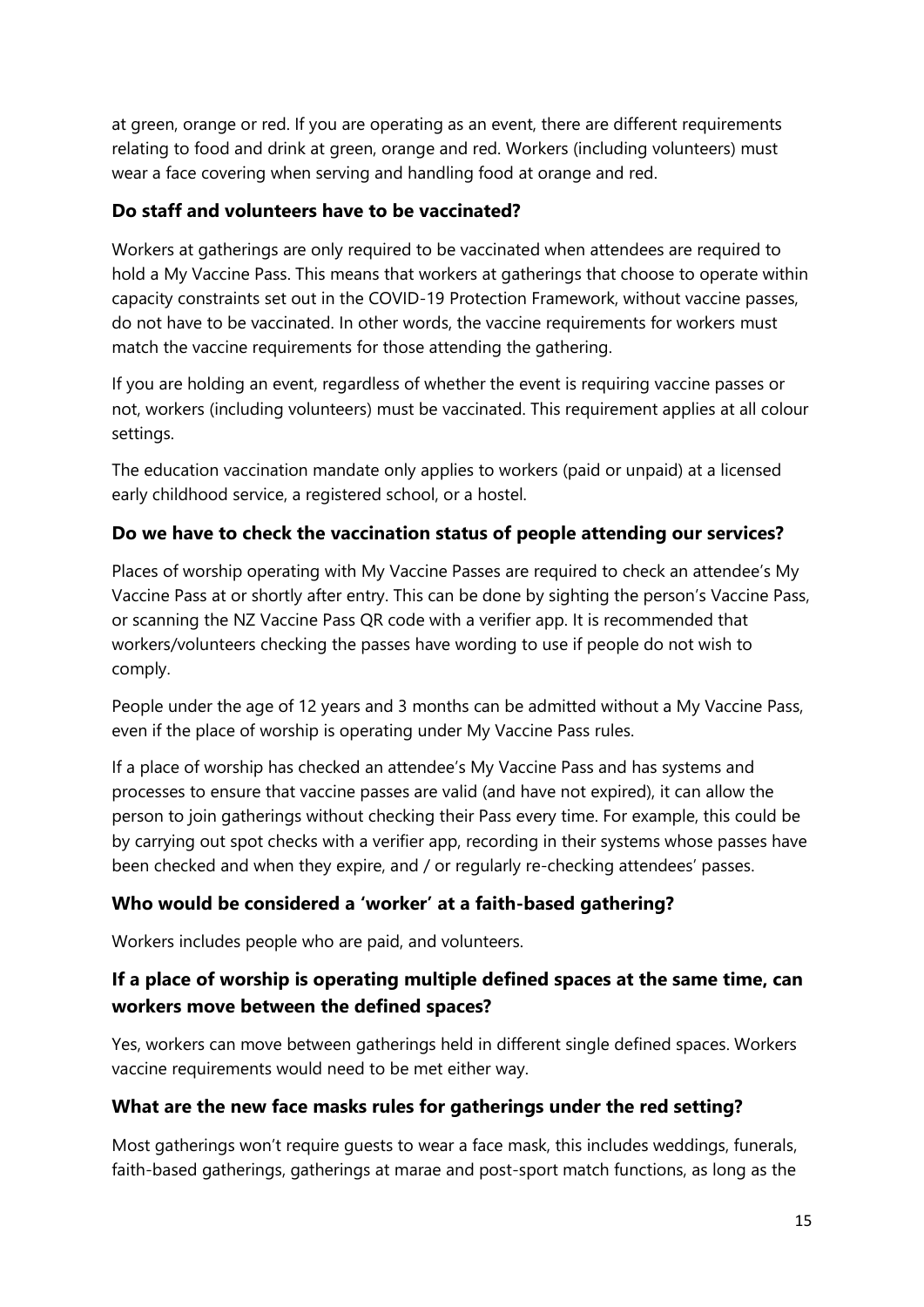gathering has exclusive use of the venue. Workers and volunteers will continue to be required to wear a face covering. Gatherings not held at official venues, such as a community gathering in a park or spectators at community sport are still required to wear a mask.

#### **Do all workers at gatherings have to wear facemasks?**

At Orange and Red, workers at gatherings must wear face masks unless they are an entertainer or a person presenting to an audience (such as a person presiding over, or assisting in leading, a faith-based gathering), provided that they are 2-metres physically distanced from others.

#### **Are gatherings in private homes covered by the face mask requirements? e.g. bible study in the home?**

No, gatherings held at private homes are not covered by the new face mask requirements.

#### **Are children required to wear face masks at gatherings?**

Children under the age of 12 are not required to follow face mask rules at gatherings.

#### **Where do medical masks have to be worn?**

Medical-grade masks, such as the blue medical masks are to be worn by workers who are mandated to be vaccinated, when working in public-facing roles.

All other people can wear any face covering that covers the mouth and nose and is secured to the person's head by ear loops or a head loop. This includes medical masks or cloth masks (with 3 layers recommended) as an alternative to medical masks.

#### **Can a negative COVID-19 test be used in place of a My Vaccine Pass for a gathering or event requiring vaccinations?**

No, it cannot. Vaccinations are widely accepted the best way to keep our community safe and protected from Covid-19.

#### **Can close contact services take place at gatherings, e.g. a baptism?**

Yes. Close proximity services are generally those that are longer than 15 minutes. It is recommended that you take public health precautions where practical and minimise contact with others where possible.

#### **Why do places of worship have to abide by gathering rules?**

Gatherings rules are based on public health advice and have been developed to protect communities from COVID-19. They apply to all settings that involve an intermingling group of people, ranging from social, to sporting, to faith-based groups.